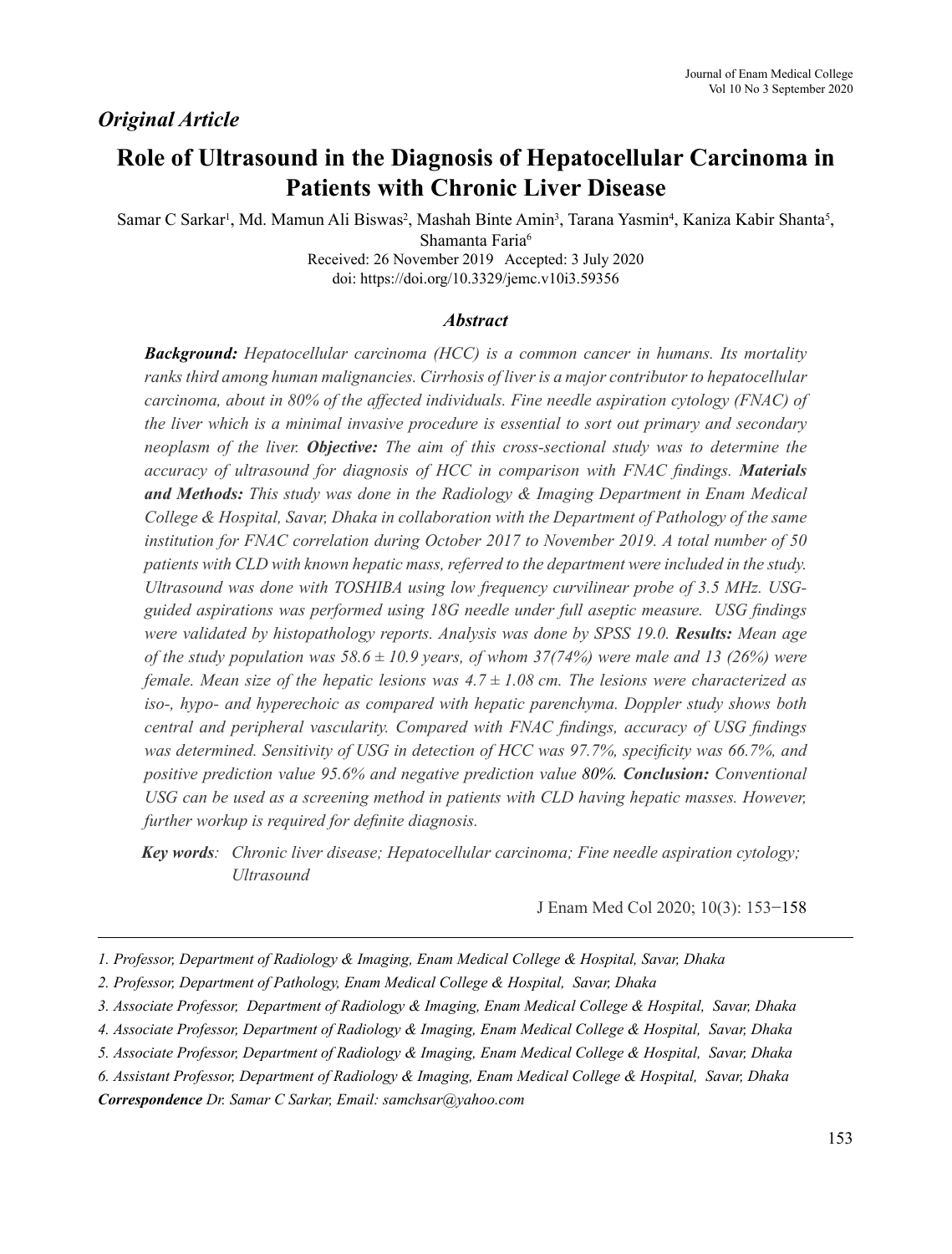### **Introduction**

Liver cancer is the third most common cause of cancerrelated death in the world.<sup>1</sup>Among liver cancers, the hepatocellular carcinoma (HCC) is the most common primary liver cancer.<sup>1</sup> It is two to four times more prevalent in men<sup>1</sup>, rarely occurring before the age of 40 years, with the peak incidence at approximately the sixth to seventh decade of life. According to the International Agency for Research on Cancer (IARC), it is the fifth most frequent malignant neoplasm in men and the ninth most frequent in women.<sup>2</sup> Overall prognosis is poor with the average mortality to morbidity rate of 0.95.

Approximately 90% of cases of HCC develop in the setting of chronic liver disease, most commonly approximately 60% of HCC cases in developing countries, while only up to 20% in developed countries.3 Probability of developing HCC increases with duration of liver cirrhosis and 1/3 of patients with known cirrhosis will develop HCC in due life course.<sup>4</sup> Research conducted on large groups of patients with a long-term follow-up allowed to distinguish factors indicative of increased risk of HCC in patients with liver cirrhosis. Smoking is considered an independent risk factor in development of HCC.4

### **Materials and Methods**

This cross sectional study was carried in the department of Radiology and Imaging of Enam Medical College & Hospital, Savar, Dhaka in collaboration with the department of Pathology of the same institution for histopathological correlation during October 2017 to November 2019. This study was carried out on consecutively selected 50 patients ranging from 41−75 years having chronic liver disease with hepatic SOL and supported by ultrasonogram.

Ultrasonogram was performed by Toshiba Aplio 500 low frequency (3.5 MHz) curvilinear transducer. USGguided aspiration was performed using 18G needle under full aseptic measure. Finally, ultrasonographic diagnoses of hepatic SOL were correlated with histopathological reports. The following outcome variables were observed.

Demographic: Age of the patient. Gender of the patients.

Imaging variables: Size of mass, site of lesion, type of lesion (solid/cystic), echogenicity, margin and Doppler findings.

The entire relevant data of patients were recorded in a predesigned structured questionnaire. Then all data were checked and edited after collection and entered into computer and analyzed with the help of SPSS (statistical package for social sciences) 19.0 version. For the validity of the study outcome sensitivity, specificity, accuracy, positive and negative predictive values were calculated out after confirmation of the diagnosis histopathologically.

#### **Results**

A total 50 consecutive cases diagnosed clinically as patients with chronic liver disease having hepatic mass who attended the department of Radiology and Imaging of EMCH for ultrasonography during the period from  $1<sup>st</sup>$  October 2017 to  $30<sup>th</sup>$  November 2019 were selected for this study. Mean age of the patients was  $58.6 \pm 10.9$  years, ranging from 41 to 75 years. Among them 37 (74%) were male and 13 (26%) were female.

Sonographically hepatic SOLs were diagnosed as hepatocellular carcinoma having following criteria – irregular shaped in 86% cases, margin were irregular in 90% cases, hypoechoic in 80% cases and central necrosis in 92% cases. Doppler study shows central and peripheral vascularity in 84% cases (Table I).

On ultrasonography, lesions were diagnosed as HCC in 90.0% cases and other than HCC in 10%. Among other lesions FNH was found in 2.0%, metastasis in 4.0%, abscess in 2.0%, hemangioma in 2.0% cases (Table II).

On histopathology, lesions were diagnosed as HCC in 88.0% cases and other than HCC in 12%. Among other lesions metastases were found in 44.0%, abscess in 6.0%, hemangioma in 8.0%, FNH in 4.0% and Hydatid cyst in 4% cases (Table III).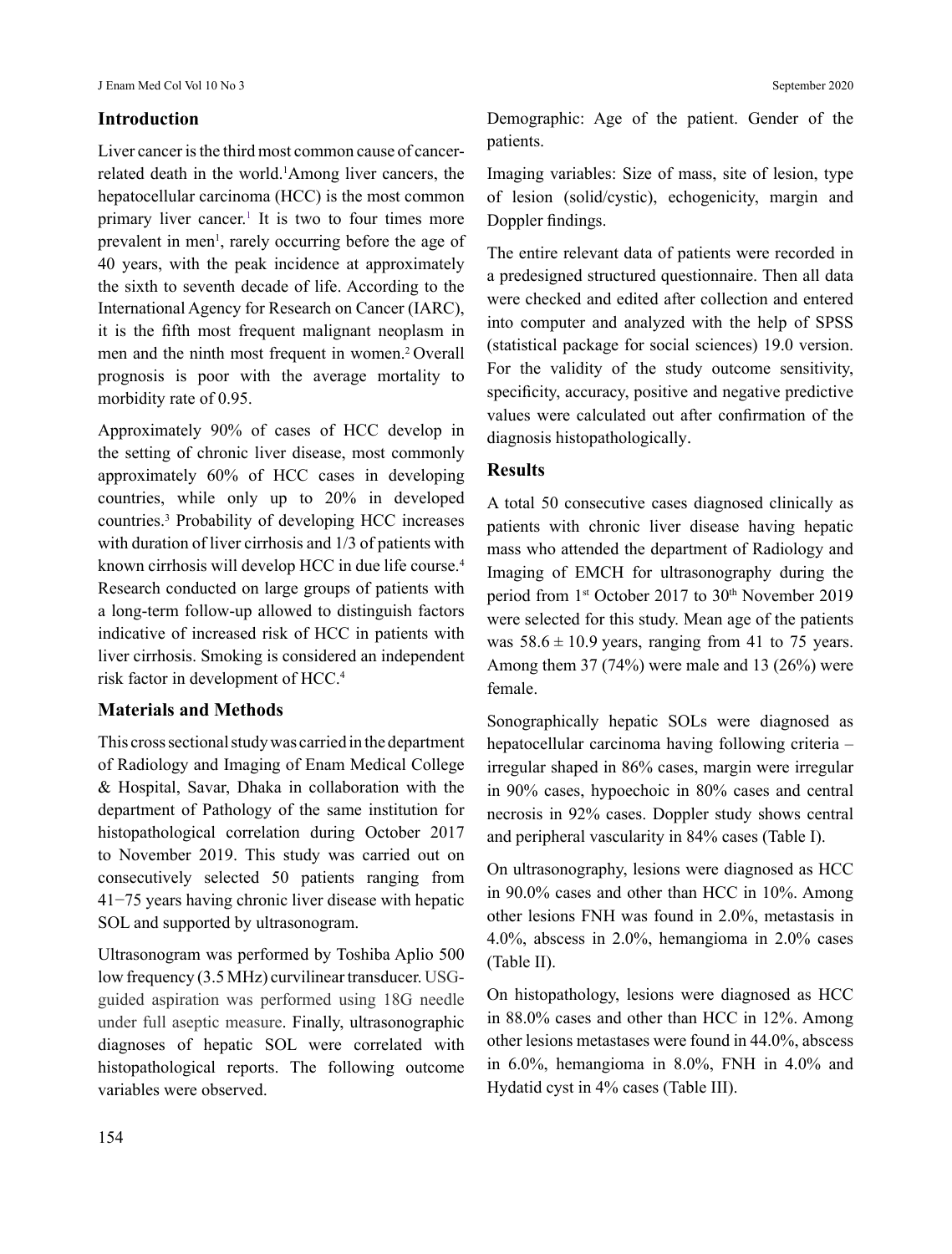## Table I: Distribution of the respondents by ultrasonographic findings (n=50)

| <b>USG</b> diagnosis | Frequency      | Percentage |
|----------------------|----------------|------------|
|                      |                |            |
| Others               | $\overline{7}$ | 14         |
| <b>HCC</b>           | 43             | 86         |
|                      |                |            |
| Others               | 5              | 10         |
| <b>HCC</b>           | 45             | 90         |
|                      |                |            |
| <b>HCC</b>           | 30             | 60         |
| Others               | 10             | 20         |
| <b>HCC</b>           | 10             | 20         |
|                      |                |            |
| 8                    |                | 16         |
| 15                   |                | 30         |
| 15                   |                | 30         |
| 12                   |                | 24         |
|                      |                |            |
| Others               | $\overline{3}$ | 6          |
| <b>HCC</b>           | 47             | 94         |
|                      |                |            |
| <b>HCC</b>           | 46             | 92         |
| Others               | $\overline{4}$ | 8          |
|                      |                |            |
| <b>HCC</b>           | 37             | 74         |
| Other than HCC       | 13             | 26         |
|                      |                |            |
| <b>HCC</b>           | 42             | 84         |
| Others               | $\,$ $\,$      | 16         |
|                      |                |            |

Table II: Distribution of the respondents by ultrasonographic diagnosis (n=50)

| Table III: Distribution of respondents by |
|-------------------------------------------|
| histopathological findings $(n=50)$       |

| USG diagnosis     | Frequency      | Percentage |
|-------------------|----------------|------------|
| <b>HCC</b>        | 45             | 90         |
| <b>Metasteses</b> | $\overline{2}$ |            |
| Abscess           |                | 2          |
| Hemangioma        |                | 2          |
| <b>FNH</b>        |                | 2          |
| Total             | 50             | 100.0      |

| Frequency | Percentage |
|-----------|------------|
| 44        | 88.0       |
|           | 2.0        |
| 2         | 4.0        |
|           | 2.0        |
|           | 2.0        |
|           | 2.0        |
| 50        | 100.0      |
|           |            |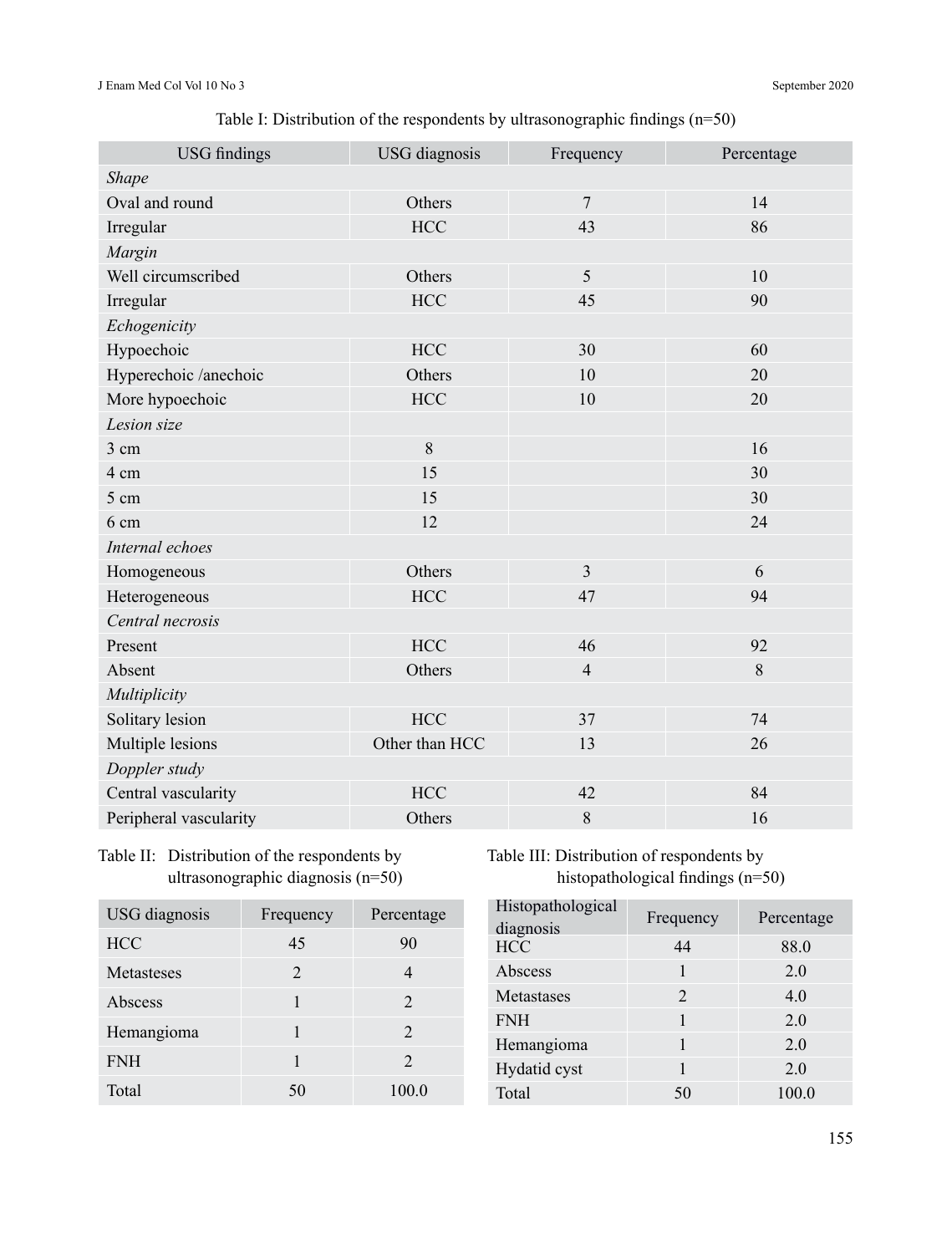| Ultrasonographic findings | Histopathological findings |            | Total        |
|---------------------------|----------------------------|------------|--------------|
|                           | HCC                        | Not HCC    |              |
| HCC(45)                   | 43 $(95.5\%)$              | $2(4.4\%)$ | 45 $(90\%)$  |
| Not HCC $(5)$             | $1(20\%)$                  | $4(80\%)$  | $5(10\%)$    |
| Total                     | 44 (88%)                   | 6(12%)     | 50 $(100\%)$ |

Table IV: Distribution of HCC by ultrasonographic diagnosis and histopathological diagnosis (n=50)

Sonographically 45 lesions were HCC; out of these 43 (95.5%) were also proved HCC histopathologically, and 2 (4.4%) other than HCC. Out of 5 cases who were sonographically diagnosed as other than HCC, one (20%) was diagnosed as HCC and 4 (80%) were proved other than HCC (Table IV).

Ultrasonographic findings were correlated with histopathological findings to evaluate the ultrasonographic characteristics of Hepatic SOL. Table V shows that in diagnosis of HCC by ultrasonogram, sensitivity was 97.7%, specificity 66.7%, positive predictive value (PPV) 95.6%, negative predictive value 80% and accuracy was 94.0%.

Table V: Validity test for HCC (n=50)

|             | Value | 95% CI    |
|-------------|-------|-----------|
| Sensitivity | 97.7  | 89.9-99.7 |
| Specificity | 66.7  | 60.3-80.6 |
| <b>PPV</b>  | 95.6  | 88.9-96.7 |
| <b>NPV</b>  | 80    | 78.3-91.6 |
| Accuracy    | 94    | 87.1-95.9 |

 $PPV = Positive Predictive Value, NPV = Negative$ Predictive Value

#### **Discussion**

Chronic liver diseases are common in our environment. It usually affects all age groups with peak age in  $5<sup>th</sup>$ and  $6<sup>th</sup>$  decades of life.<sup>2</sup> In the present study patients' age ranged from 41−75 years with mean age of 58 years which is similar to Franca et al.<sup>5</sup>  $M : F$  ratio was 3 : 1 showing male predominance. Franca et al<sup>5</sup> and Gatphoh et al<sup>6</sup> observed male preponderance, while Siddalinga reddy et al<sup>7</sup> observed slight female preponderance. The neoplastic lesions were common between 40−70 years, similar to that of study by Rasania et al.<sup>8</sup>

On ultrasound, normal liver appears as homogenous echogenicity. Fatty liver shows increased echogenicity and decreased vascular architecture. Cirrhosis shows irregular nodular surface with heterogenous echotexture. HCC appears as isoechoic or slightly hypoechoeic or hyperechoic lesion. Thus the appearances are variable. Necrotic tumors are typically heterogeneous.<sup>9,10</sup> Tumor masses, primary or secondary, undergo extensive necrosis, with the resultant radiologic image of the cavitary neoplasm mimicking abscesses, making radiologic diagnosis difficult. Here aspiration cytology plays an important role and ultrasonography enhances proper sampling and hence proper yield of material which will aid in accurate diagnosis.11 In 2007, Rasania et al<sup>8</sup> discussed that FNAC is a very useful procedure for diagnosis of various hepatic lesions.

In the present study, on ultrasound examination, solitary space occupying lesions were seen in 42 cases (44.7%), multiple/multifocal lesions in 38 cases (40.4%) and diffuse lesions in 14 cases (14.9%). Lesions showed mixed echogenicity in 35 cases (37.2%), hypoechoeic in 32 cases (34%) and hyperechoic in 27 cases (28.7%). Swamy et al<sup>12</sup> in their study observed solitary lesions in over half (51.38%) of his patients followed by multifocal lesions in 26 (36.12%) cases. All neoplastic lesions 44 cases (88%) in the present study were malignant which is same as 34 cases (89.4%) that observed by Khurana et al.<sup>13</sup>

It has become a routine practice over the past four years in our hospital for any patient suspected with hepatic lesion to undergo a FNAC technique. The USSG-FNAC technique localized the tumour so that a high precision of the lesion aspirate is obtained. USSG-FNAC of the liver plays more roles in diagnosis and classification of liver disease than ultrasound alone, as it requires greater precision to reach diagnostic accuracy.<sup>14</sup> Huber & Heuhold<sup>15</sup> recorded a sensitivity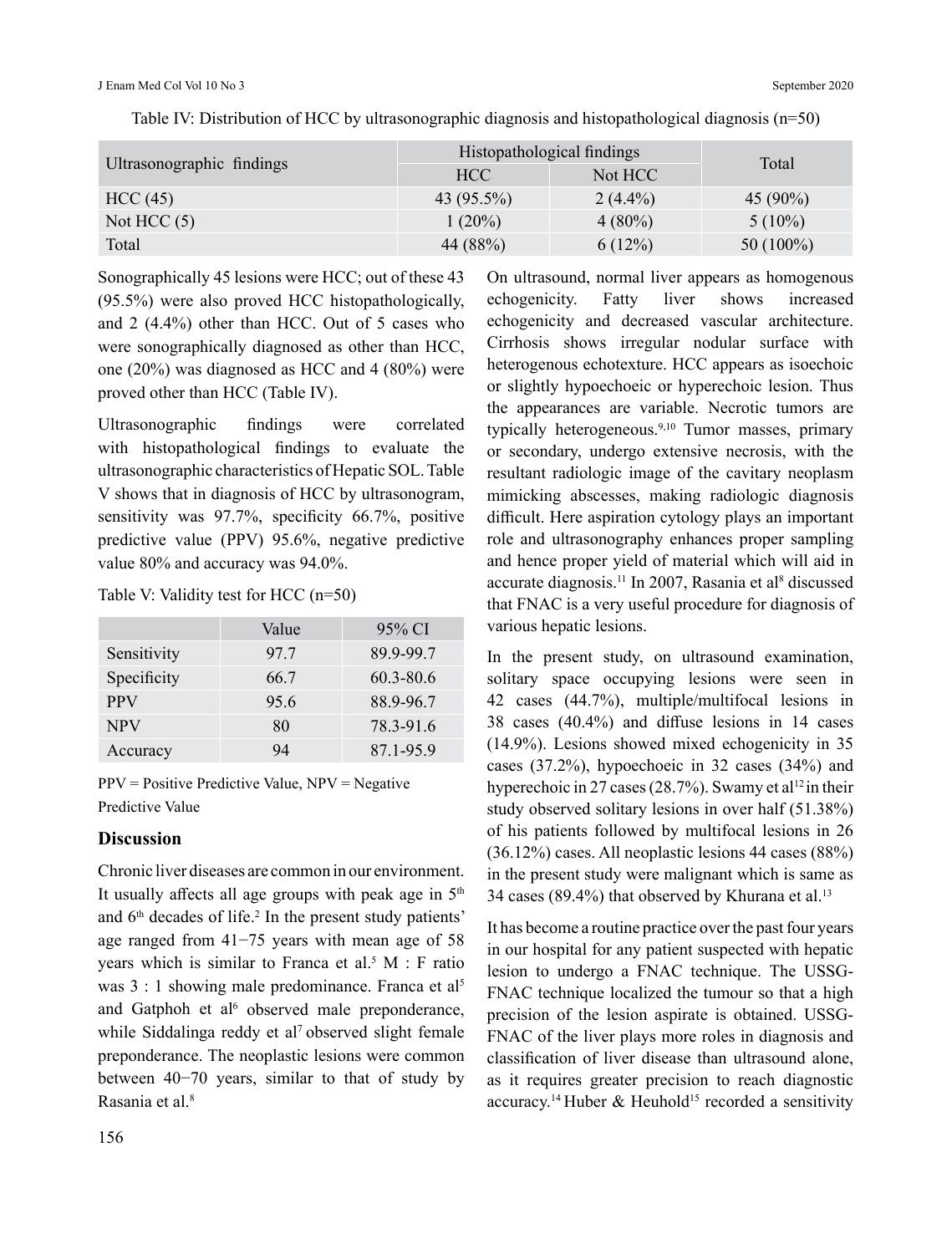of 93% and specificity of 87% of ultrasound guidedfine needle aspiration biopsy.

The present study observed to have sensitivity 97.7%, specificity 66.7%, positive predictive value (PPV) 95.6%, negative predictive value 80% and accuracy 94.0%. According to Naincy et al<sup>16</sup> found specificity (100%), sensitivity (97.61%), NPV (97.82%), PPV (100%) and diagnostic accuracy (98.85%). The studies of Yang et al and Bakshi et al have mentioned high values for FNAC for the diagnosis of SOL of liver which is comparable with observations of present study.17,18

The studies of Saem et al got a sensitivity of 66.7% and specificity of 85.18% for ultrasound in diagnosis of SOL of liver which is unparallel or incomparable with results in present study.<sup>19</sup> Kuo et al reported sensitivity of 78.4% which is low as compared to other published studies and present study.20

In another study by Tanaka et al<sup>21</sup> the overall sensivity, specificity and accuracy of US was found to be 58.9%, 99.9%, and 99.3% respectively. In a study by Sbolli et al<sup>22</sup> 138 patients underwent ultrasound followed by fine needle aspiration biopsy. The diagnosis of HCC was obtained in 132 cases with sensitivity of 95.6% and specificity of almost 100% and in this study the sensitivity closely resembles to this study. In a study by Takayasu et  $al^{23}$  the sensitivity of ultrasound was found to be more sensitive (86%) and less specific (82%) in diagnosing HCC. The overall accuracy of procedure in the present study was 94.0%, which was comparable to the rate of accuracy reported in literature (78% to 97.82%).<sup>2,14,24,25</sup>

The findings of the present study show that because of increased sensitivity conventional ultrasonography can be used as a screening tool in patients with chronic liver disease for surveillance purpose.

#### **References**

1. Morris Sherman, Primary malignant neoplasm of the liver. In: James S. Dooley, Anna S.F. Lok, Andrew K. Burroughs, E. Jenny Heathcote (eds). Sherlock's Diseases of the Liver and Biliary System;  $12<sup>th</sup>$  edn. New Jersy: John Wiley & Sons, 2011: 705−729.

- 2. Ahuja A, Gupta N, Srinivasan R, Kalra N, Chawla Y, Rajwansshi A. Diffrentiation of hepatocellular carcinoma from metastatic carcinoma of the liver – clinical and cytological features. Journal of Cytology 2007; 24 (3): 125−129.
- 3. Jemal A, Bray F, Mellisa M, Ferlay J, Ward E, Forman D. Global cancer statistics. CA Cancer J Clin. 2011; 61(2): 69−90.
- 4. Naggada HA, Ahidjo A, Ajagi NA. Correlation between ultrasound findings and ultrasound guided FNAC in the diagnosis of hepatic lesions: A Nigerian tertiary hospital experience. Int J Gastroenterol. 2007; 5: 2.
- 5. Franca AVC, Junior JE, lima BLG. Diagnosis, staging and treatment of hepatocellular carcinoma. Brazilian J Medical and Biological Research 2004; 37: 1689−1705.
- 6. Gatphoh ED, Gaytri S, Babina S, Singh AM. Fine needle aspiration cytology of liver: a study of 202 cases. Indian J Med Sci 2003; 57(1): 22−25.
- 7. Sidhalingreddy AS. Fine needle aspiration cytology of intra-abdominal lesions. Journal of Clinical and Diagnostic Research 2011; 5(3): 551−558.
- 8. Rasania A, Pandey C L, Joshi N. Evaluation of FNAC in diagnosis of hepatic lesions . Journal of cytology 2007; 24(1): 51−54.
- 9. Talukder SI, Huq MH, Haque MA, Rahman S, Islam SM, Hussain GA et al. Ultrasound guided fine needle aspiration cytology for diagnosis of mass lesions of liver. Mymensingh Med J 2004; 13(1): 25–29.
- 10. Nasir TA, Banu NA, Hussain M, Begum AA, Ali H. Correlation of ultrasonographic findings with ultrasound girded FNA of liver lesion. Bangladesh Med Res Council Bull. 2001; 27(3): 84−89.
- 11. Wee A, Nilsson B, Yap I, Chong SM. Aspiration cytology of liver abscess, with an emphasis on diagnostic pitfalls. Acta Cytol 1995; 39(3): 453−462.
- 12. Swamy MCM, Arathi CM, Kodandaswamy CR. Value of ultrasonography guided fine needle aspiration cytology in the investigative sequence of hepatic lesions with an emphasis on hepatocellular carcinoma.